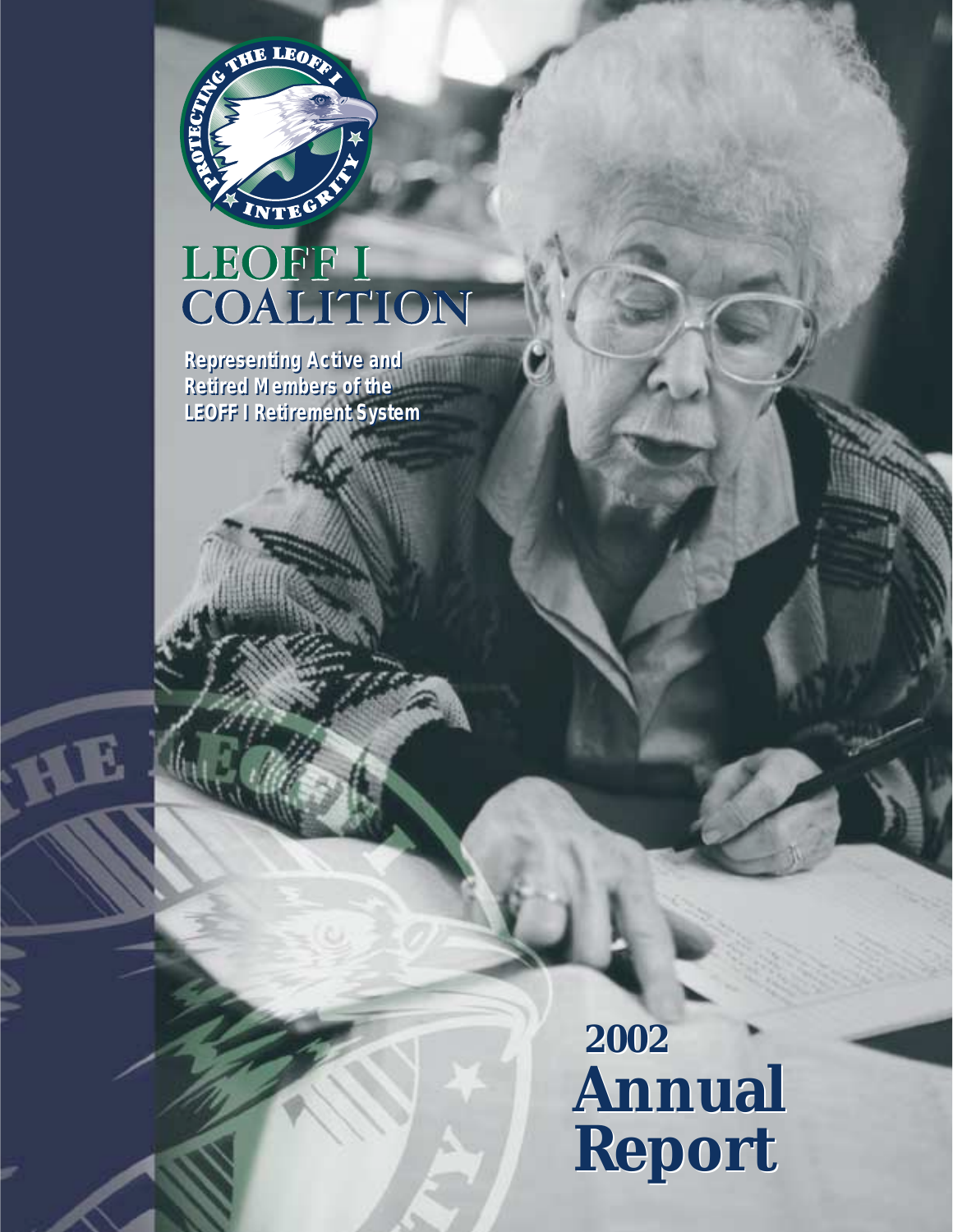

# **LEOFF I Coalition Annual Report**

**January – December 2002**

**Published in Olympia January, 2003**

Welcome to the LEOFF I COALITION's second Annual Report.

This year we saw a very large pension fund surplus for our deferred compensation build up to a reported \$1.3 billion dollars. We also saw people outside the Plan I system come after the fund. Then a major economic downturn and the increased State assumption rate wiped most of the surplus out.

The State has overlooked their responsibility to provide their agreed-upon share of the fund in the first 6 years of the pension's inception. This has put them pretty far behind if they are to catch up. Thus, our view is that the State has forfeited any claim to any of the surplus, and we go forward to defend what we have.

Marthe Contro

**Mark Curtis** Chairman, LEOFF I Coalition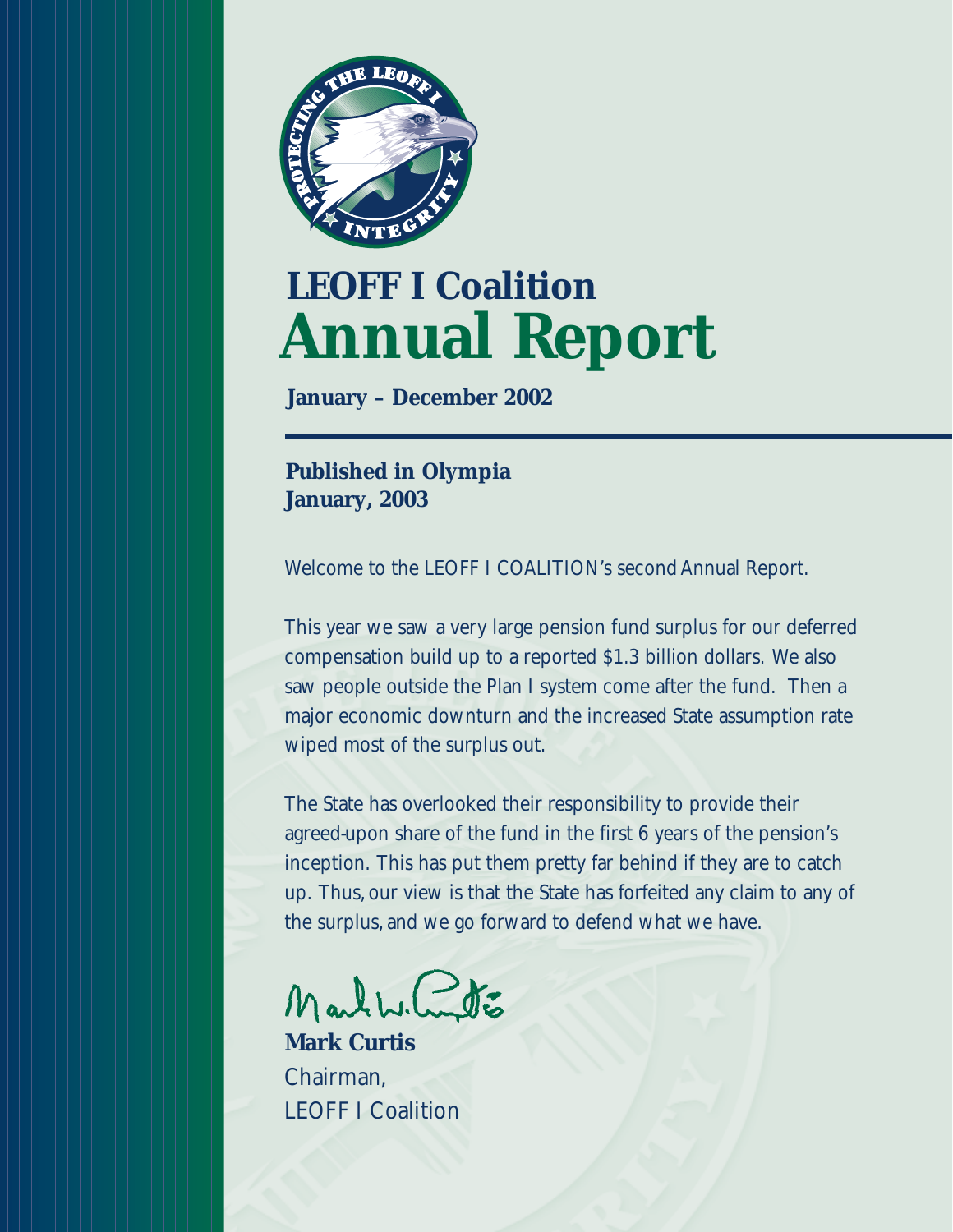# **Déjá Vu in 2002**

The LEOFF I COALITION adopted a July 11, 2001 Resolution and Statement of Purpose that reads as follows:

*"To protect the LEOFF I pension system and seek a distribution of actual annual earnings above the actuarially funded liability of the LEOFF I retirement system. These earnings to be distributed annually to LEOFF I members and/or beneficiaries."*

This year cities had a covetous appetite for our deferred compensation in March of 2001. The City of Port Orchard mirrored the long-standing

employer's attitude to avoid responsibility and brought suit. They never budgeted to cover those known projected liabilities, nor arranged relevant insurance. Tacoma and Fife joined in that suit in Thurston County Superior Court, #01-2-00567-4, no movement on this case has occurred since November 20, 2001.

*The aggressor this round is the Association of Washington Cities and Towns. They have a selfcentered bill ready for the 2003 long legislative session to grab any surplus over the \$300 million buffer.*

The original intent by employers, especially cities in 1969, was to get a State Legislative financial bailout from their unfunded smaller pension systems. The deal cut was that the employers accepted those medical and long-term care liabilities. A whole state system was created. The legislative vote was resoundingly in favor of creating

*(continued)*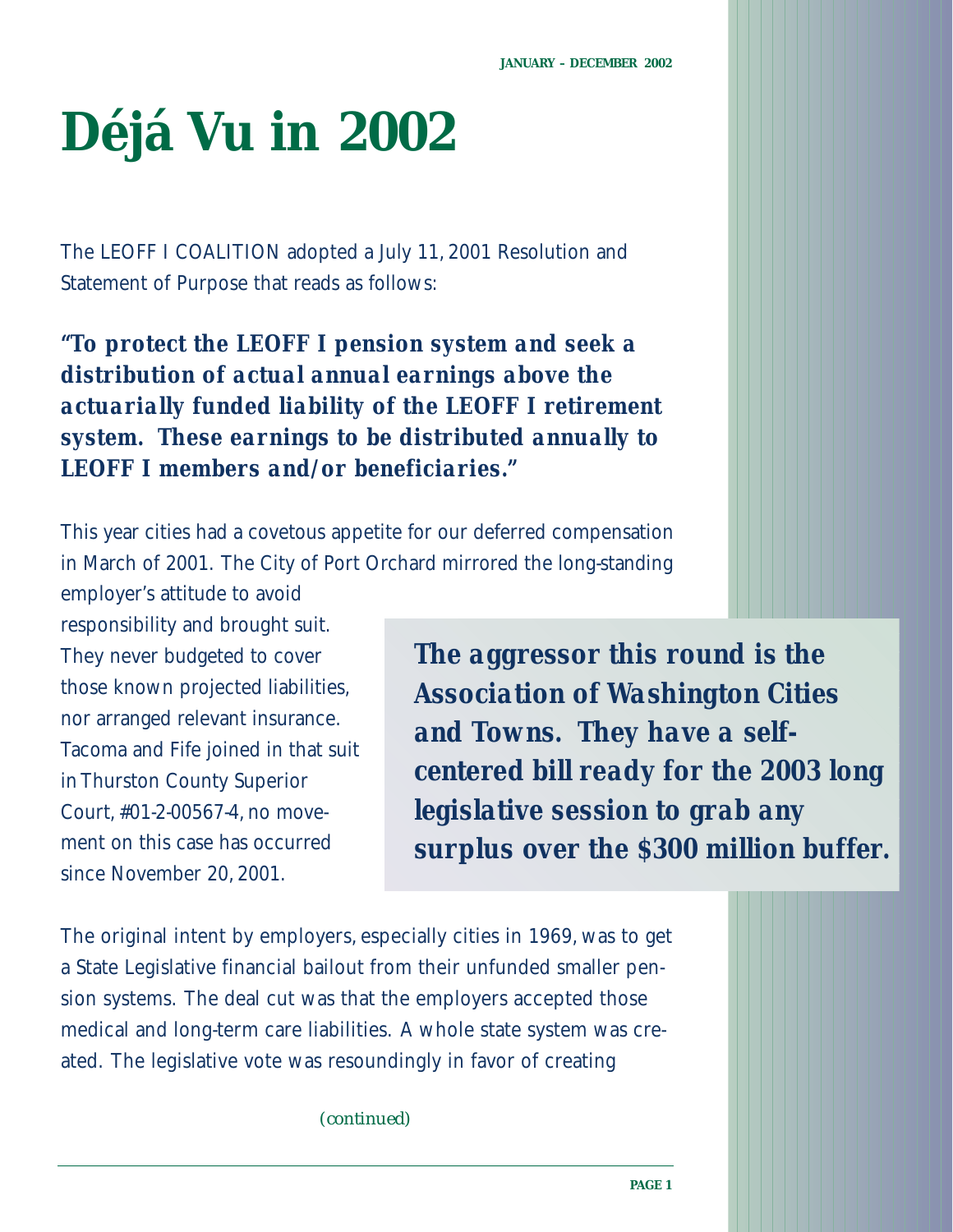LEOFF I. Yet, here they are at the feed trough again for another inyour-face bail out.

Previously it had been the Legislature after our surplus. The aggressor this round is the Association of Washington Cities and Towns. They have a self-centered bill ready for the 2003 long legislative session to

**Treasurer's Report** by Mike Matson, Executive Vice President Washington State Law Enforcement Association

| <b>Total Contributions</b>  | \$52,458  |
|-----------------------------|-----------|
| <b>Earned Interest</b>      | \$2,490   |
| <b>Total Disbursements</b>  | \$37,483  |
| <b>Beginning Net Assets</b> | \$148,738 |
| <b>Ending Net Assets</b>    | \$166,203 |

grab any surplus over the \$300 million buffer. The out-going actuary Mr. Gerald Allard said in Chelan that he,"believed \$420 million should be held in the fund as surplus for buffer."

Many of us forget the impact of the IRS, who will want its taxes when the deferred compensation is given out. Further, the cities seek to control county disability boards that have evolved into a system beyond disability concerns, as well as medical care boards. The cities acknowledge that the cities and towns above

20,000 in population have their own disability boards (set in statute at the beginning). Thus, their first target is the smaller city and county boards. They use the very few examples of Boards that passed dental care coverage as linked to medical care needs as reason for the bill. This movement to take over boards had been a key legislative goal in earlier bills. Simply put, the employers are confident they can renege on the responsibility a piece at a time.

Cities seek to mandate dispute arbitrators to consider the financial ability of employers, linked to labor market conditions and internal equity with other city/town employees, in dealing with medical care liabilities. Thus, they want a way to fight liabilities.

This employer tactic is not unlike why Hawaii police brought suit against their Department of Retirement Systems. Their Legislature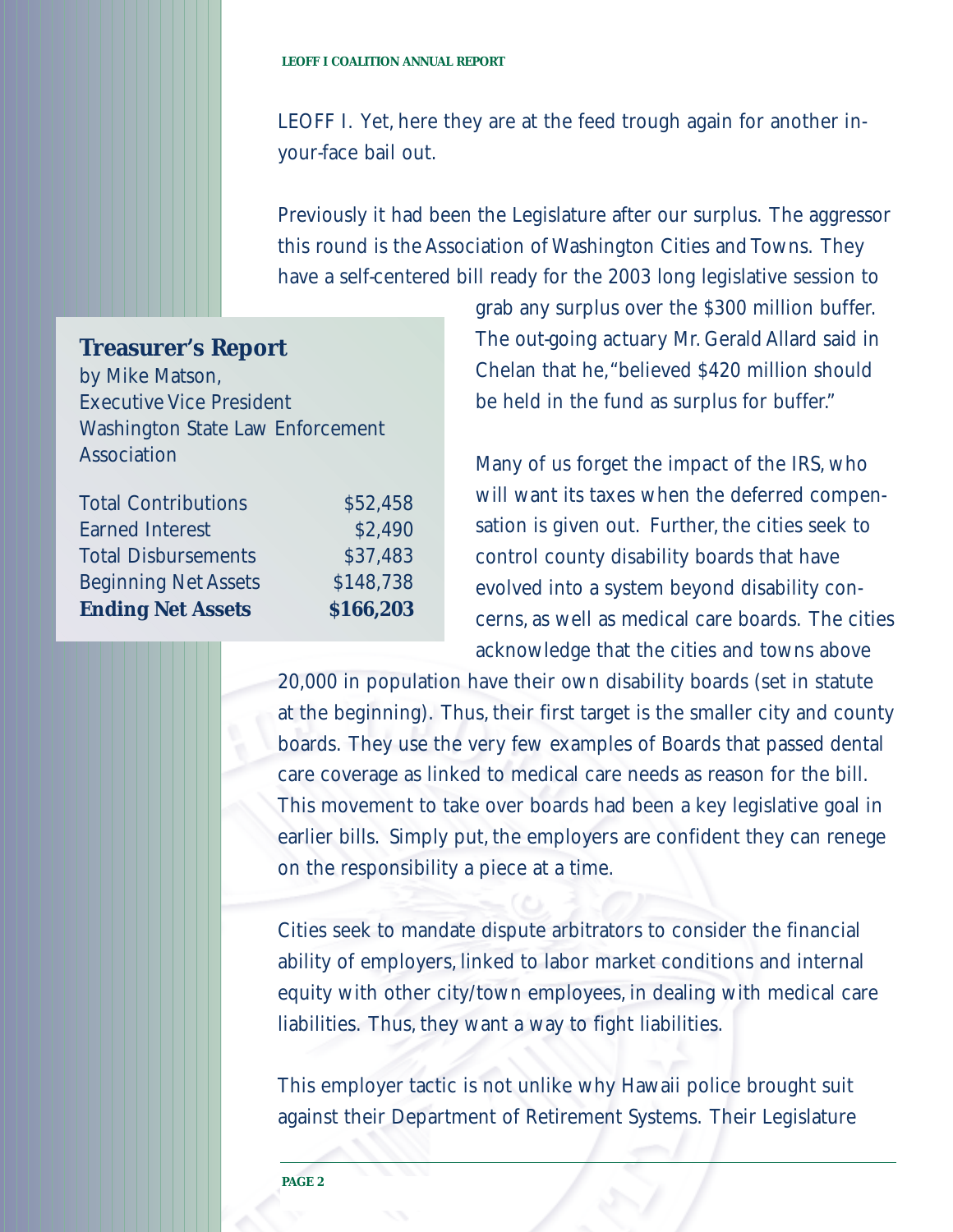first passed a bill to take surplus if it goes over a certain figure. It did, and the State of Hawaiian seized those deferred compensation funds. Thus, unfunded liabilities shot up to \$991 million, up from \$543 million. They felt their state "skimmed \$346.9 million." And now in November of 2002, the rest of the Hawaiian pensioners have joined that suit, seeking to assure that the pension raiding will not happen again. (Their state constitution may be a little different than ours.)

Washington State Senator Lisa Brown, (D-Spokane), felt that pension

funds are not off the table in regards to using the funds for other fixes. Other Legislators have similar thoughts. We heard Senator Don Carlson, (R-Vancouver) say,"LEOFF I broke the bank in 1977. This is why the Legislature cannot go back to Plan I for anyone."

A State Investment Board representative said at a Pension Funding Council that LEOFF I is "barely fully funded." We still have the paper of investments. The time required to recover value of investments is not known at this time.

According to an in-depth study, we have doubts about what is purported to be available "surplus." We know the co-mingled trust fund dropped from \$42 billion to between \$35 and \$36 billion. Our pension fund seems to be "available" for monetary "transfers" to fund other government needs. Some

*We do know the State altering of the interest assumption rate from 7-1/2 to 8% hurt us when the economic downturn hit. The current system is that no quick movement of investments occur. Thus, we lost over \$791 million fund value, according to the Actuary's Office.*

call us a slush fund. All the pension systems have been trying to figure out how to deal with this problem.We are not the exception.

*(continued)*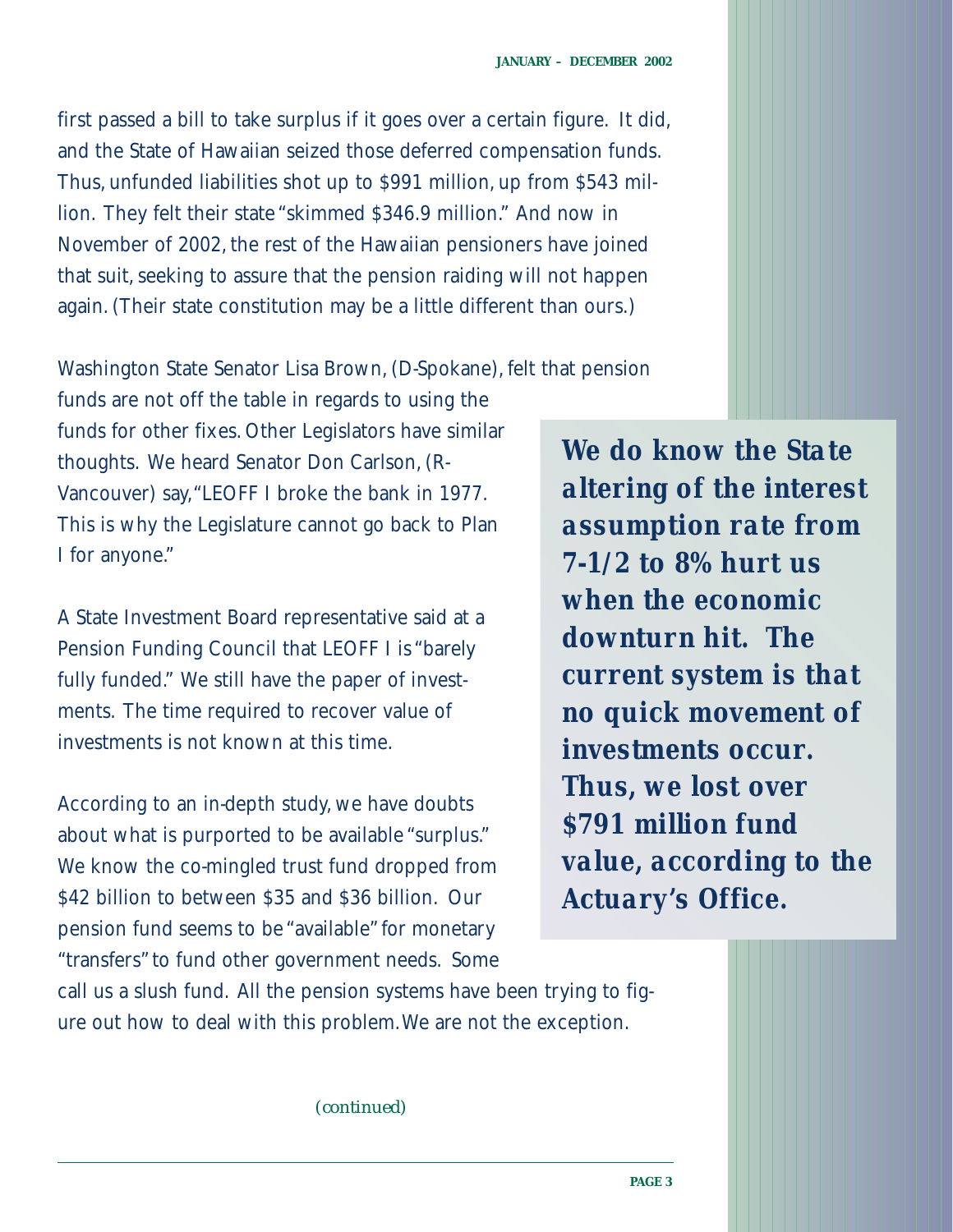We do know the State altering of the interest assumption rate from 7- 1/2 to 8% hurt us when the economic downturn hit. In the current system no quick movement of investments occur. Thus, we lost over \$791 million fund value, according to the Actuary's Office. Tech stocks went down,Worldcom and Enron stumbled, and crumbled. United Airlines is another example of a pension system a billion dollars in trouble. The State of Oregon lost a suit to pensioners, then failed to fund for the problem. Our own Legislature raided hard-

*Already, a few Legislators, such as Senator Karen Fraser, (D-Olympia) referred to the I-790 effort as "unconstitutional." But then, it did not seem to discourage particular people to attack our own pension contract.*

fought tobacco suit money, hardly the intent of that suit, championed by our own Attorney General Christine Gregoire. That settlement was sold at \$.25 on the dollar, or \$420 million for State monetary woes, not for the victims affected by tobacco products.

A JCPP work group put employers and employees together to see if any consensus could be reached. Our main goal was "significant pension reform." The employers disagreed. It is little wonder why LEOFF II people pushed and raised more than \$1 million dollars to do Initiative 790. We endorsed it as

the right thing to do for our fellow law enforcement and firefighter associates. They prevailed!

Already, a few Legislators, such as Senator Karen Fraser, (D-Olympia) referred to the I-790 effort as "unconstitutional." But then, it did not seem to discourage people from an attack on our own pension contract. The Plan II initiative eliminates the past and current practice of under funding the pension systems, and "using the assets as a slush fund for other purposes," said one pension system leader, Ed Montermini of Olympia. No one has shaken our prime purpose, to protect the LEOFF I law, and we continue on course.